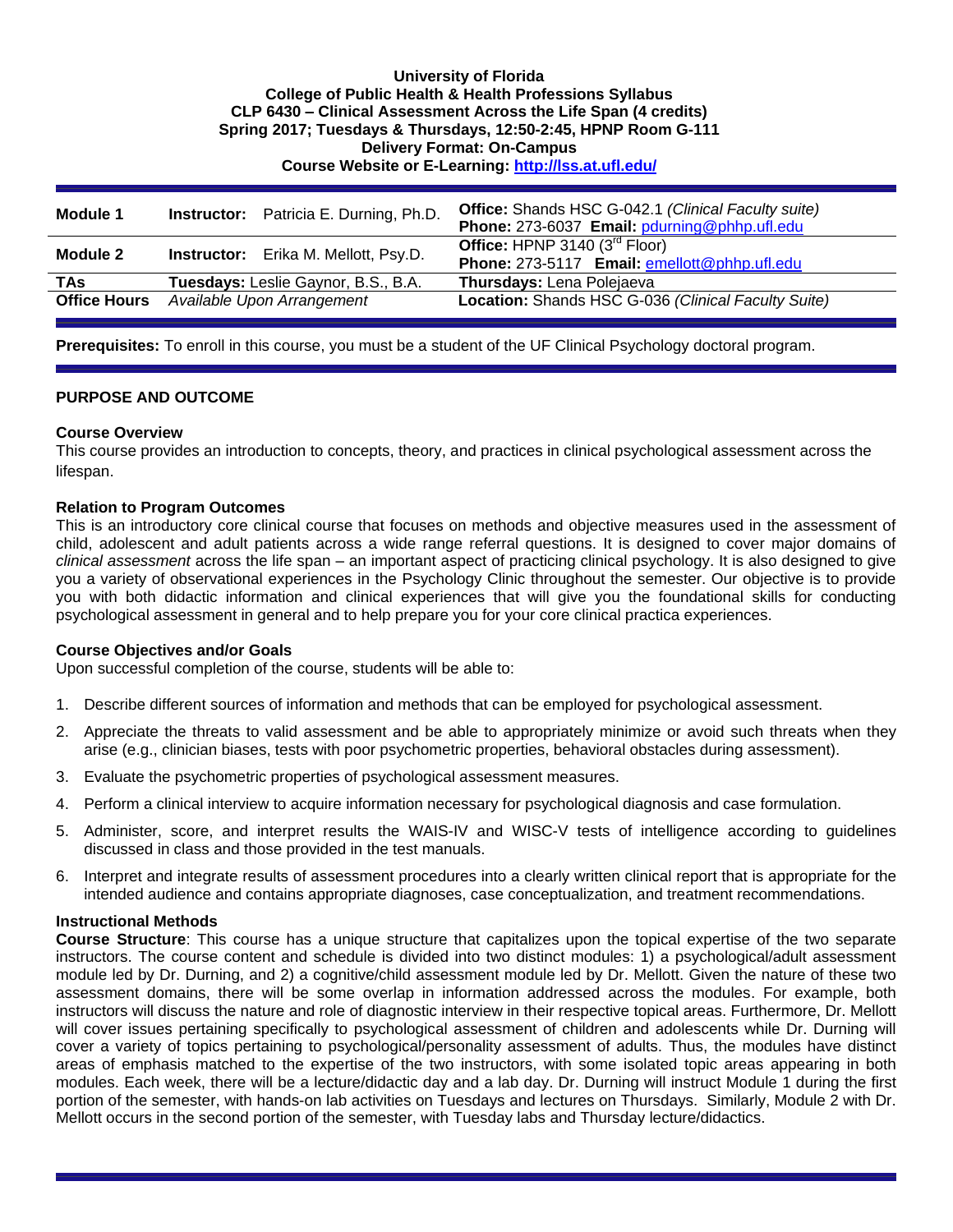## **DESCRIPTION OF COURSE CONTENT - Topical Outline/Course Schedule**

*Please note that this schedule is subject to change as necessary throughout the semester. The instructors will announce any such changes in class as well as post them to the class e-learning website. Readings should be completed prior to relevant class - more details will be available throughout the semester*

| <b>MODULE 1 (DR. DURNING)</b>                                                                                                                                                                                                     |                                                         |                                                                                            |                           |                                                                                                              |  |  |  |  |  |  |  |
|-----------------------------------------------------------------------------------------------------------------------------------------------------------------------------------------------------------------------------------|---------------------------------------------------------|--------------------------------------------------------------------------------------------|---------------------------|--------------------------------------------------------------------------------------------------------------|--|--|--|--|--|--|--|
| <b>Readings/Assignments</b>                                                                                                                                                                                                       |                                                         | <b>Tuesday (Lecture)</b>                                                                   | Thursday (Lab)            |                                                                                                              |  |  |  |  |  |  |  |
|                                                                                                                                                                                                                                   |                                                         |                                                                                            | 1/5                       | Course Intro & Clinic Tour                                                                                   |  |  |  |  |  |  |  |
| Groth-Marnat Chapters 1 & 2 (Tue) and 15 (Thu)<br>Assignments: [begin shadowing] Self-assessment<br>reflection (due Fri 1/13)                                                                                                     | 1/10                                                    | Intro to Assessment,<br>Diversity, Ethics                                                  | 1/12                      | <b>Report Writing</b>                                                                                        |  |  |  |  |  |  |  |
| Groth-Marnat Chapter 3 (Thu)<br>Assignment 1b: Practice write-up (due Thu 1/19)                                                                                                                                                   | 1/17                                                    | Introduction to Core<br>Rotations                                                          | 1/19                      | Interview and Behavioral<br>Observations                                                                     |  |  |  |  |  |  |  |
| Groth-Marnat Chapters 4 & 13 (Tue)<br>Assignment 3: Report part 1 due (due Fri 1/27)                                                                                                                                              | <b>Behavioral and Emotional</b><br>$1/24$<br>Assessment |                                                                                            | 1/26                      | <b>Behavioral and Emotional</b><br><b>Assessment Measures</b>                                                |  |  |  |  |  |  |  |
| TBA<br><b>Assignment 1a:</b> Shadowing summary (due Tue<br>1/31)                                                                                                                                                                  | $1/31$                                                  | Personality Assessment and<br>the MMPI-2                                                   | 2/2                       | <b>Personality Assessment</b><br><b>Measures</b>                                                             |  |  |  |  |  |  |  |
| Andrasik, Goodie, Peterson Chapters 1 & 2 (Tue)<br>Assignment 4: Report part 2 (due Mon 2/6)                                                                                                                                      | 2/7                                                     | Health Psychology<br>Assessment                                                            | 2/9                       | Health Psychology<br><b>Assessment Measures</b>                                                              |  |  |  |  |  |  |  |
| Groth-Marnat Chapter 15 (review; Tue)                                                                                                                                                                                             | 2/14                                                    | Report Writing: Summary,<br>Integration, Recs.                                             | 2/16                      | No Class: Individual<br><b>Feedback Meetings</b>                                                             |  |  |  |  |  |  |  |
| <b>Readings TBA</b><br>Assignment 5: Report part 3 due (due Sun 2/19)                                                                                                                                                             | 2/21                                                    | Projective Assessment                                                                      | 2/23                      | Introduction to Cognitive<br>Assessment (Mellott)                                                            |  |  |  |  |  |  |  |
| Readings for class on 3/2: * Sattler Ch. 4                                                                                                                                                                                        | 2/28                                                    | Interview Process and<br>Practice (Durning)                                                | 3/2                       | <b>Standardized Testing</b><br>& Test Psychometrics<br>(Mellott)                                             |  |  |  |  |  |  |  |
|                                                                                                                                                                                                                                   |                                                         | March 7 and March 9 - no class (Spring Break)                                              |                           |                                                                                                              |  |  |  |  |  |  |  |
|                                                                                                                                                                                                                                   |                                                         | <b>MODULE 2 (DR. MELLOTT)</b>                                                              |                           |                                                                                                              |  |  |  |  |  |  |  |
| <b>Readings/Assignments</b>                                                                                                                                                                                                       |                                                         | <b>Tuesday (Lab)</b>                                                                       | <b>Thursday (Lecture)</b> |                                                                                                              |  |  |  |  |  |  |  |
| 3/14: Assignment 6: Psychometric Properties<br>(do in lab)<br>3/16: * Groth-Marnat Ch. 5 (pgs 129-145)<br>* Sattler Chs. 7 & 8                                                                                                    | 3/14                                                    | <b>Using Tests</b><br><b>Testing/Scoring Overview</b><br><b>Examining Psychometrics</b>    | $3/16$                    | Intelligence: What is it &<br>how do we measure it?                                                          |  |  |  |  |  |  |  |
| 3/21: * WAIS Essentials Chs. 2-3 [for A7]<br>3/23: *Mapou Slides (pdf)<br>* Fletcher et al. Chs. 2-4                                                                                                                              | 3/21                                                    | Introduction to<br><b>IQ Tests</b>                                                         | 3/23                      | Academic Achievement:<br>Assessing for SLD                                                                   |  |  |  |  |  |  |  |
| Assignment 7: Admin & Score IQ (due 3/29)<br>3/30:* Groth-Marnat Ch. 5 (pgs 145-195) [for A8];<br>WAIS Essentials Chs. 4, 5, 10 [for A8]; WAIS<br>Technical Manual [for A8]<br>Assignment 8: Plot & Interpret IQ Scores (due 4/5) | 3/28                                                    | Introduction to<br><b>Academic Tests</b>                                                   | 3/30                      | IQ Administration Review:<br>Your questions                                                                  |  |  |  |  |  |  |  |
| $4/6$ : [no readings – view case video & do chart<br>review]                                                                                                                                                                      | 4/4                                                     | <b>WAIS Results Interpretation</b><br>Class Review of Levels of<br>Interpretation (for A8) | 4/6                       | Integrating Cognitive &<br>Psychological Information                                                         |  |  |  |  |  |  |  |
| 4/13: Lezak Chs. 2-4 (additional short reading will be<br>sent to you via email by 4/6)                                                                                                                                           | 4/11                                                    | <b>Group Supervision:</b><br>Full Case (for report)                                        | 4/13                      | Assessing Cognition: Common<br>diagnostic populations &<br>special considerations when<br>assessing children |  |  |  |  |  |  |  |
| 4/18: G-M Ch. 14 & Feedback that Sticks<br><b>Assignment 9: Full Report (due 4/18 by 5pm) -</b><br>*Feedback on your reports will be emailed to you by 4/28*                                                                      | 4/18                                                    | Utility of Questionnaires &<br><b>Giving Useful Feedback</b><br>[mock feedbacks]           | 4/20                      | Reading day<br>No class                                                                                      |  |  |  |  |  |  |  |

\*\*Practical Exams should be scheduled **by** 4/20 for this week\*\* **4/25** Exam week **4/27** Exam week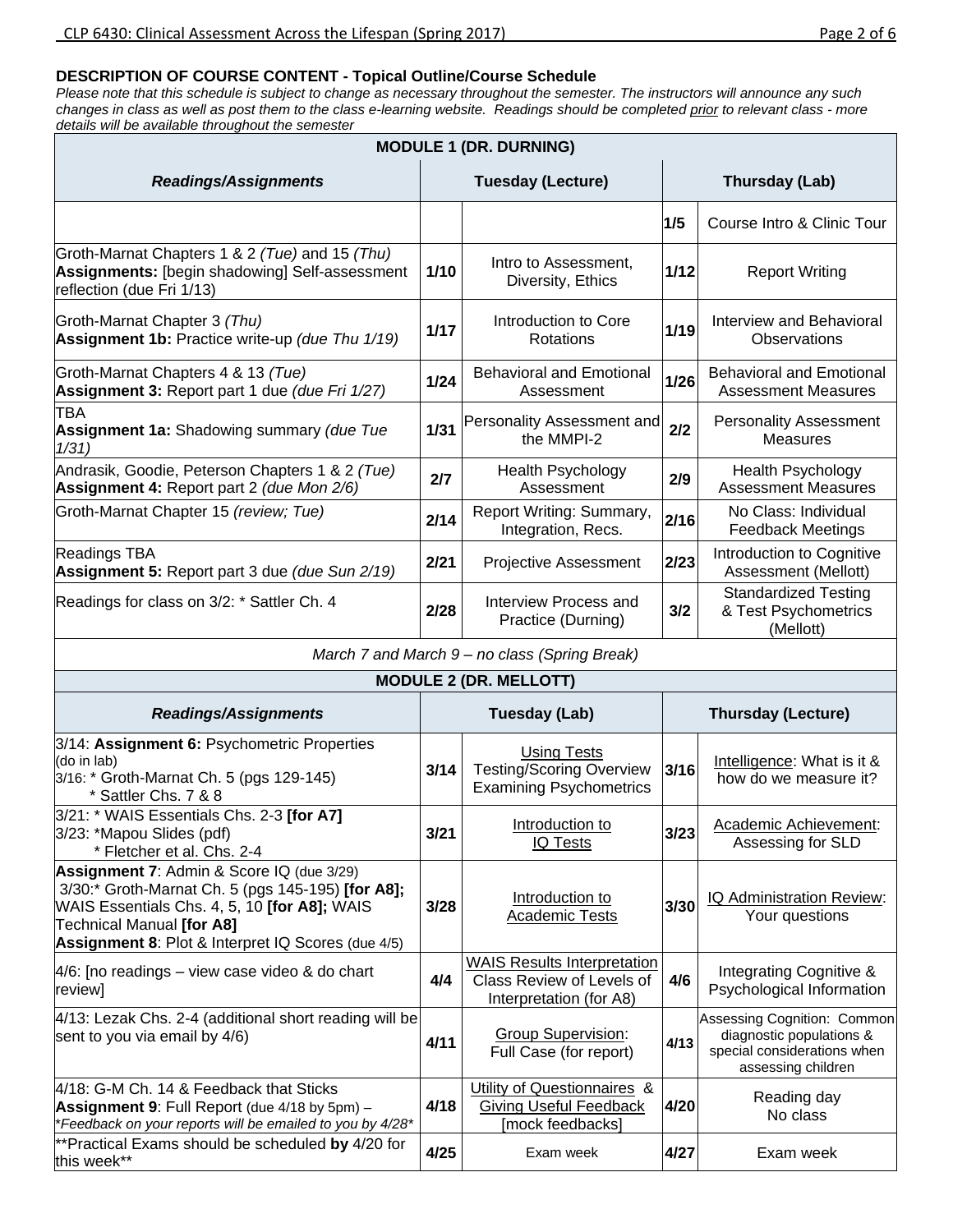# **Course Materials and Technology**

## *Course Readings*

This course utilizes one *recommended* textbook: **Handbook of Psychological Assessment**, 5th Ed. (Groth-Marnat, 2009). Assigned readings will consist of chapters from this textbook as well as any additional readings added by the instructors. Readings will be available for download in PDF format at the class e-learning website noted above. Any materials not provided in class or on the website will be distributed electronically (in .pdf form) via email to the email address provided the first day of class. If your email address changes or you miss the first day of class, it will be your responsibility to contact Dr. Durning and Dr. Mellott with your desired email address in order to receive course readings. Instructors will also endeavor to make handouts/slides available to students in advance of the lecture date.

## *Course Equipment*

Each student is required to purchase a *SILENT* **testing stopwatch** and an opaque **clipboard**. Both of these items will be used during the second half of the course as well as in your clinical practica. For the clinical observation activities (i.e., shadowing interviews or testing sessions), you may be asked to observe via monitors in the Clinic observation room or you may be asked to observe in the room with the clinicians. Therefore, appropriate dress will be expected of you while you are in the Clinic area. You will be given access to class-owned test kits and associated record forms for certain cognitive assessments so that you may practice with them. You will also be instructed on how to use the computerized scoring programs owned by the Clinic. When you are using the class test kits, you will be responsible for the security of the materials. You are ethically responsible for the security of copyrighted tests and financially responsible for their loss (IQ test kit costs \$450 & forms are \$3 each). Thus, materials must be placed in a secure location when not in use and must be kept "on site" (i.e., not in your car or home).

## • *Course Website*

This course uses a Canvas site through UF e-learning. You will be responsible for ensuring that you have access to the site in order to access course readings and assignment instructions, submit assignments, and participate in electronic discussions. Instructors will also post any updates to the course schedule within the Canvas site. In addition, you will be granted access to a limited-access PHHP p-drive that is accessible only to this class. The p-drive will contain some case materials (e.g., videos, test records) for the sample cases used for course assignments.

For technical support for this class, please contact the UF Help Desk at: [Learning-support@ufl.edu,](file:///C:/Users/hackg/Desktop/Learning-support@ufl.edu) (352) 392-HELP [select option 2], or [https://lss.at.ufl.edu/help.shtml.](https://lss.at.ufl.edu/help.shtml)

# **ACADEMIC REQUIREMENTS AND GRADING**

## **Assignments and Grading**

In addition to **participation in class** discussions and exercises, your performance in this course will be evaluated based upon **9 practical assignments** that require you to integrate information and skills gained from readings, lectures, lab, and through shadowing/observation of clinical assessments. There is also a TA-administered **practical exam** (scheduled outside of class times) assessing your IQ test administration & scoring skills. Your overall course grade is based upon class participation across both modules, performance on the 9 written assignments, and the practical exam. See the table below for further details. Detailed assignment instructions will be provided before work begins on each assignment.

| <b>Requirement</b>                                | <b>Points</b>                                                            | $%$ of<br>Grade |            |
|---------------------------------------------------|--------------------------------------------------------------------------|-----------------|------------|
| <b>Psychological/Adult Assessment</b><br>Module 1 |                                                                          | 150             | 30%        |
| Assignment 1                                      | Clinic shadowing & practice write-up                                     | 12.5            | 2.5%       |
| Assignment 2                                      | Questionnaire self-assessment & reflection                               | 12.5            | 2.5%       |
| Assignment 3                                      | Report part 1: Interview and behavioral observations write-up*           | 50              | 10%        |
| Assignment 4                                      | Report part 2: Mood, behavioral, personality measure write-up*           | 25              | 5%         |
| Assignment 5                                      | Report part 3: Integration/interpretation/recommendations write-up*      | 50              | 10%        |
| Module 2                                          | <b>Cognitive/Child Assessment</b>                                        | 150             | 30%        |
| Assignment 6                                      | Psychometrics Exercise (Completed in Lab)                                | 5               | 1%         |
| Assignment 7                                      | Administer IQ Test & Score Items (WISC-V or WAIS-IV w/classmate)         | 40              | 8%         |
| Assignment 8                                      | Write-up WAIS-IV Levels of Interpretation (report WAIS-IV results)       | 25              | 5%         |
| Assignment 9                                      | Assessment Report (IQ, Academic, & Questionnaires from Clinic case)**    | 80              | 16%        |
| <b>Class participation</b>                        | Participation in class discussion and lab activities throughout semester | 100             | 20%        |
| <b>Practical Exams</b>                            | Part 1: WAIS-IV administration, Part 2: WISC-V administration            | 100             | <b>20%</b> |
|                                                   | TOTAL                                                                    | 500             | 100%       |

*\*Assignments 3 - 5 & 8 are based on sample patients seen through our clinic (video & materials will be provided).* 

*\*\*Assignment 9 is based upon a sample patient seen through our clinic (live observation required; all test scores will be provided).*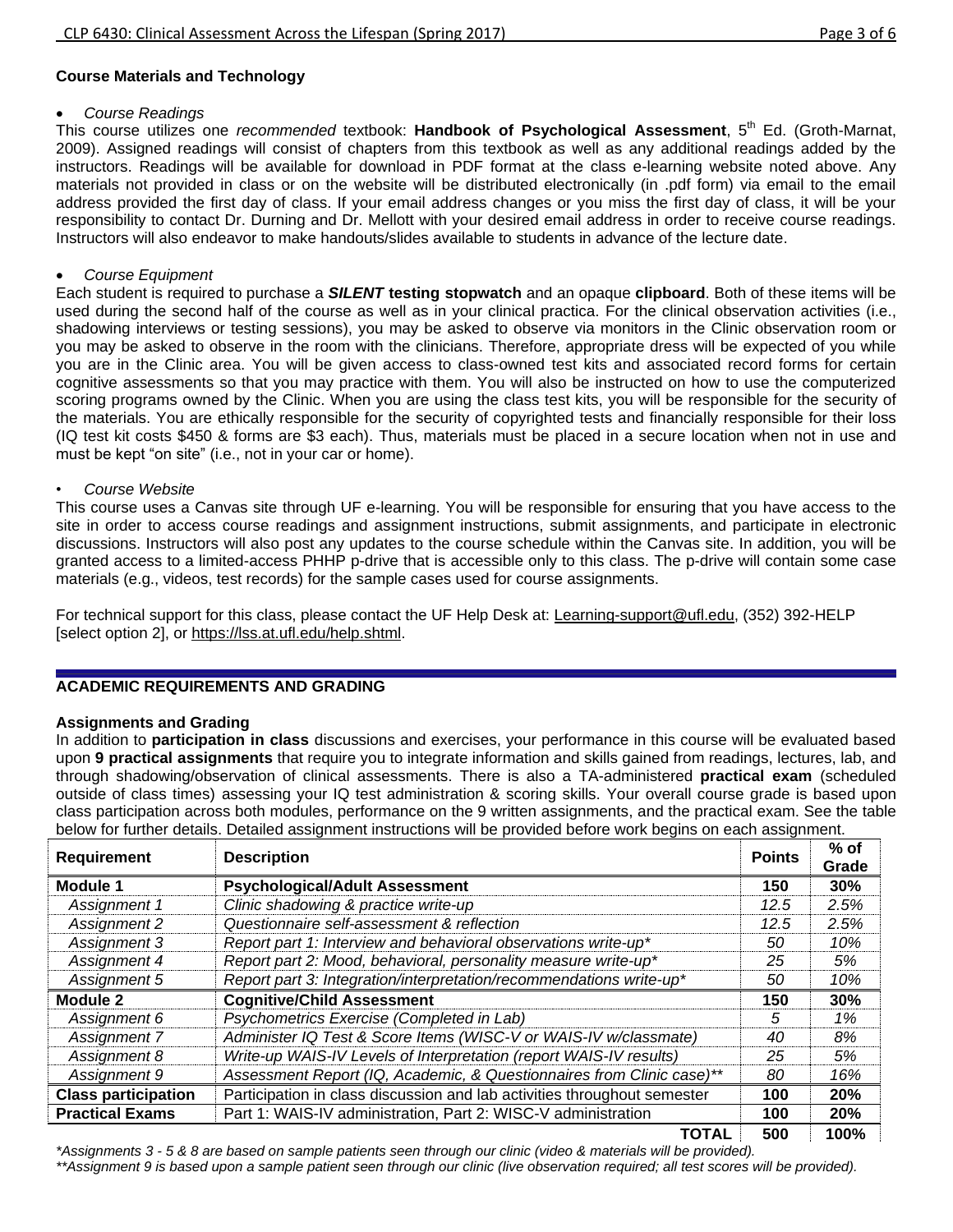Course grade is based on percentage of total points earned in the course. Scores will be rounded to the nearest percent (up or down, whichever is closest) for grade determination in accordance with the grading table below:

| <b>Percent of points</b> | 93%  | 90% | $87% -$  | $83% -$ | $80% -$ | 77%- | 73%- | 70%- | $67% -$ | 63% | $60% -$ | <b>Below</b> |
|--------------------------|------|-----|----------|---------|---------|------|------|------|---------|-----|---------|--------------|
| earned                   | 100% | 92% | 89%      | 86%     | 82%     | 79%  | 76%  | 72%  | 69%     | 66% | 62%     | 60%          |
| Letter Grade             |      | д.  | ь.<br>⊳+ |         | В-      |      |      |      |         |     | – ب     |              |

The resulting letter grade corresponds to the following grade points toward your cumulative GPA:

| The recenting following take corresponds to the following grade points toward your curriculum of the                |  |  |  |  |  |  |  |  |
|---------------------------------------------------------------------------------------------------------------------|--|--|--|--|--|--|--|--|
|                                                                                                                     |  |  |  |  |  |  |  |  |
| Grade Points   4.0   3.67   3.33   3.0   2.67   2.33   2.0   1.67   1.33   1.0   0.67   0.0   0.0   0.0   0.0   0.0 |  |  |  |  |  |  |  |  |
|                                                                                                                     |  |  |  |  |  |  |  |  |

For greater detail on the meaning of letter grades and university policies related to them, see the Registrar's Grade Policy regulations at: <http://catalog.ufl.edu/ugrad/current/regulations/info/grades.aspx>

## **Exam Policy**

The two-part practical exam involves individual administration of the WAIS-IV and WISC-IV to a course TA who will be acting as a mock patient and will be grading your performance; grading will be based on how well you adhere to test administration and scoring rules and handle situations that arise during test administration.

## **Policy Related to Make up Exams or Other Work**

Assignments submitted after the stated deadline will be docked points according to the following *unless arranged with instructors prior to assignment deadline*:

- $\bullet$   $\frac{1}{2}$  to 6 hours late = grade docked by 10% (i.e., grade won't be higher than B+)
- 24 to 48 hours late = grade docked by 18% (i.e., grade won't be higher than B-)
- > 48 hours (2 days) late = assignment will not be accepted

Any assignment that receives a failing grade of < 80% (below B-) must be revised and resubmitted for grading within 1 week of receiving feedback. The highest grade that can be obtained after re-submission is 85% (B). Any requests for make-ups due to technical issues MUST be accompanied by the ticket number received from LSS when the problem was reported to them (or a PHHP IT service request ticket if phhp email is the technical issue). The ticket number will document the time and date of the problem. You MUST e-mail the instructor within 24 hours of the technical difficulty if you wish to request a make-up.

## **Policy Related to Required Class Attendance**

On time attendance is expected and affects the participation grade. Students needing to miss class for personal or professional reasons should consult with the instructor prior to the date on which they will be unable to attend. It is the student's responsibility to acquire any handouts or notes from a colleague in the class for any sessions missed. Being late to class, regardless of reason, is considered sub-optimal participation and is disruptive to student learning. If a substantial portion of class is missed, students must contact us no later than 2 days after missing a class (ideally beforehand) to arrange a make-up assignment/experience for any class days missed in order to avoid impact to their participation grade. Students are expected to complete assigned readings prior to coming to class. Personal issues with respect to class attendance or fulfillment of course requirements will be handled on an individual basis.

Please note all faculty are bound by the UF policy for excused absences. For information regarding the UF Attendance Policy see the Registrar website for additional details: <https://catalog.ufl.edu/ugrad/current/regulations/info/attendance.aspx>

# **STUDENT EXPECTATIONS, ROLES, AND OPPORTUNITIES FOR INPUT**

## **Expectations Regarding Course Behavior**

We expect active participation from all students during each class meeting. During lectures, we expect students to raise questions or add comments to help foster understanding of the lecture topics. During in-class activities, we expect full engagement in the activities as well as questions and comments. When possible, we will provide lecture notes and/or handouts summarizing the information covered in class. We want students to focus on discussions and activities rather than note-taking during class. Therefore, we have instituted a policy of no laptop, tablet, or other electronic device use during class unless otherwise instructed.

Cell phones are distracting. Please turn off your cell phone when class begins; if you forget and it rings, turn it off without answering.\* Use of other technologies (MP3s, etc.) that interfere with attention and participation during class is also prohibited. [*\*If you have a special circumstance when contact by cell phone is vital, see the instructor in advance, make sure that you turn the phone to "vibrate," and take the call outside of the classroom so as to not disturb your classmates.]*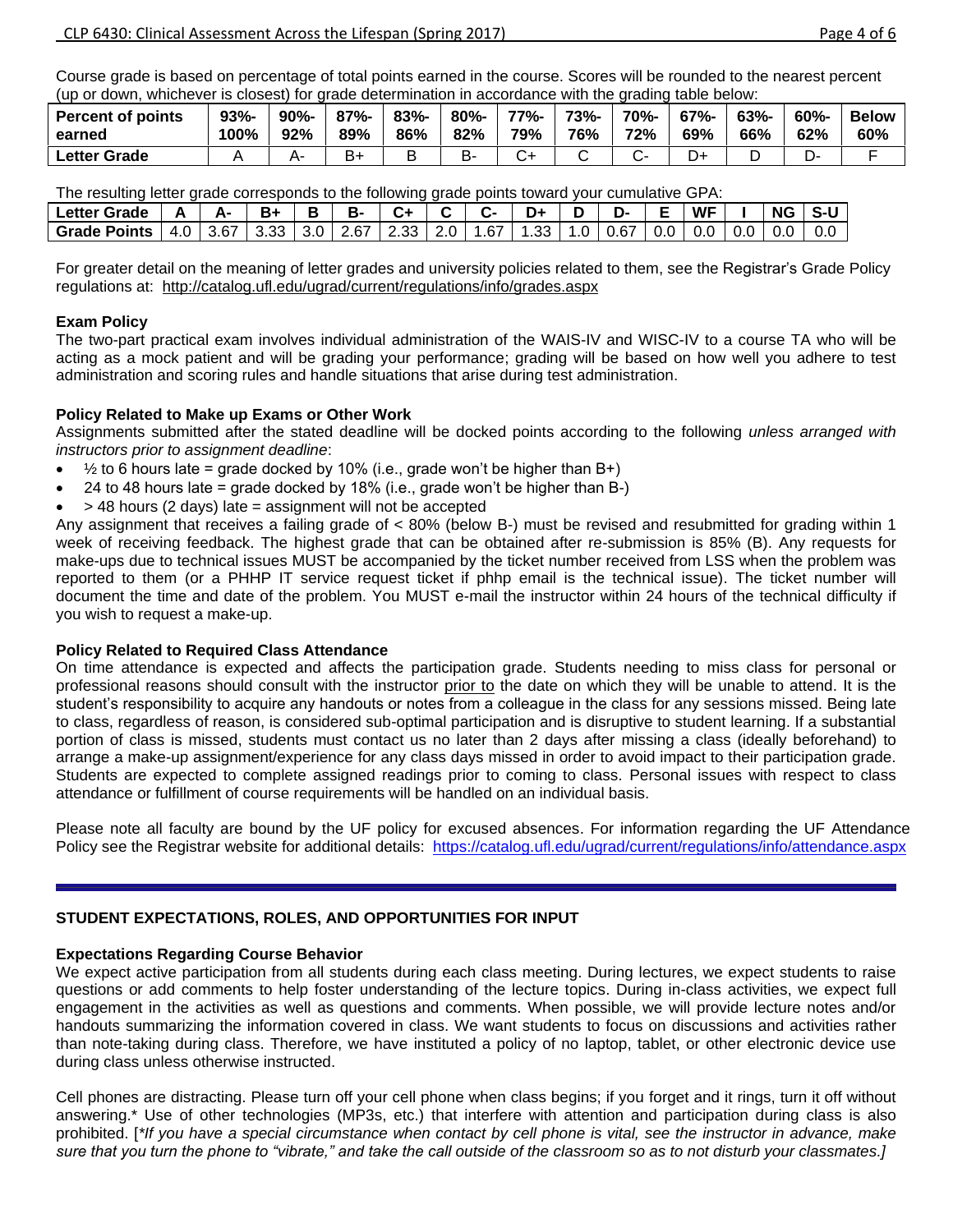# **Communication Guidelines**

During Module 1, Dr. Durning would prefer that you send any individual, course-related emails through e-learning. During Module 2, Dr. Mellott would prefer that you submit assignments via email. During both modules, however, it will be useful for you to post many of the questions or comments that you might send through individual emails to the discussion board in Canvas. For example, if you want clarification of part of an assignment's instructions, it is likely that your classmates could benefit from seeing the response to your question. In addition, portions of some assignments include posting to the class discussion board in Canvas. Please make sure to follow the UF Netiquette Guidelines: [http://teach.ufl.edu/wp](http://teach.ufl.edu/wp-content/uploads/2012/08/NetiquetteGuideforOnlineCourses.pdf)[content/uploads/2012/08/NetiquetteGuideforOnlineCourses.pdf.](http://teach.ufl.edu/wp-content/uploads/2012/08/NetiquetteGuideforOnlineCourses.pdf)

## **Academic Integrity**

Students are expected to act in accordance with the University of Florida policy on academic integrity. As a student at the University of Florida, you have committed yourself to uphold the Honor Code, which includes the following pledge:

## *"We, the members of the University of Florida community, pledge to hold ourselves and our peers to the highest standards of honesty and integrity."*

You are expected to exhibit behavior consistent with this commitment to the UF academic community, and on all work submitted for credit at the University of Florida, the following pledge is either required or implied:

## *"On my honor, I have neither given nor received unauthorized aid in doing this assignment."*

It is your individual responsibility to know and comply with all university policies and procedures regarding academic integrity and the Student Honor Code. Violations of the Honor Code at the University of Florida will not be tolerated. Violations will be reported to the Dean of Students Office for consideration of disciplinary action. For additional information regarding Academic Integrity, please see Student Conduct and Honor Code or the Graduate Student Website for additional details: <https://www.dso.ufl.edu/sccr/process/student-conduct-honor-code/> <http://gradschool.ufl.edu/students/introduction.html>

Please remember cheating, lying, misrepresentation, or plagiarism in any form is unacceptable and inexcusable behavior.

## **Inclusive Learning Environment**

Public health and health professions are based on the belief in human dignity and on respect for the individual. As we share our personal beliefs inside or outside of the classroom, it is always with the understanding that we value and respect diversity of background, experience, and opinion, where every individual feels valued. We believe in, and promote, openness and tolerance of differences in ethnicity and culture, and we respect differing personal, spiritual, religious and political values. We further believe that celebrating such diversity enriches the quality of the educational experiences we provide our students and enhances our own personal and professional relationships. We embrace The University of Florida's Non-Discrimination Policy, which reads,

"The University shall actively promote equal opportunity policies and practices conforming to laws against discrimination. The University is committed to non-discrimination with respect to race, creed, color, religion, age, disability, sex, sexual orientation, gender identity and expression, marital status, national origin, political opinions or affiliations, genetic information and veteran status as protected under the Vietnam Era Veterans' Readjustment Assistance Act."

If you have questions or concerns about your rights and responsibilities for inclusive learning environment, please see your instructor or refer to the Office of Multicultural & Diversity Affairs website: [www.multicultural.ufl.edu](http://www.multicultural.ufl.edu/)

## **Online Faculty Course Evaluation Process**

Students are expected to provide feedback on the quality of instruction in this course by completing online evaluations at [https://evaluations.ufl.edu.](https://evaluations.ufl.edu/) Since this course is constructed around two discrete modules lead by two separate instructors, you will be asked to complete two separate evaluations for this course (one for each module/instructor). Evaluations are typically open during the last two or three weeks of the semester, but students will be given specific times when they are open. Summary results of these assessments are available to students at [https://evaluations.ufl.edu/results/.](https://evaluations.ufl.edu/results/)